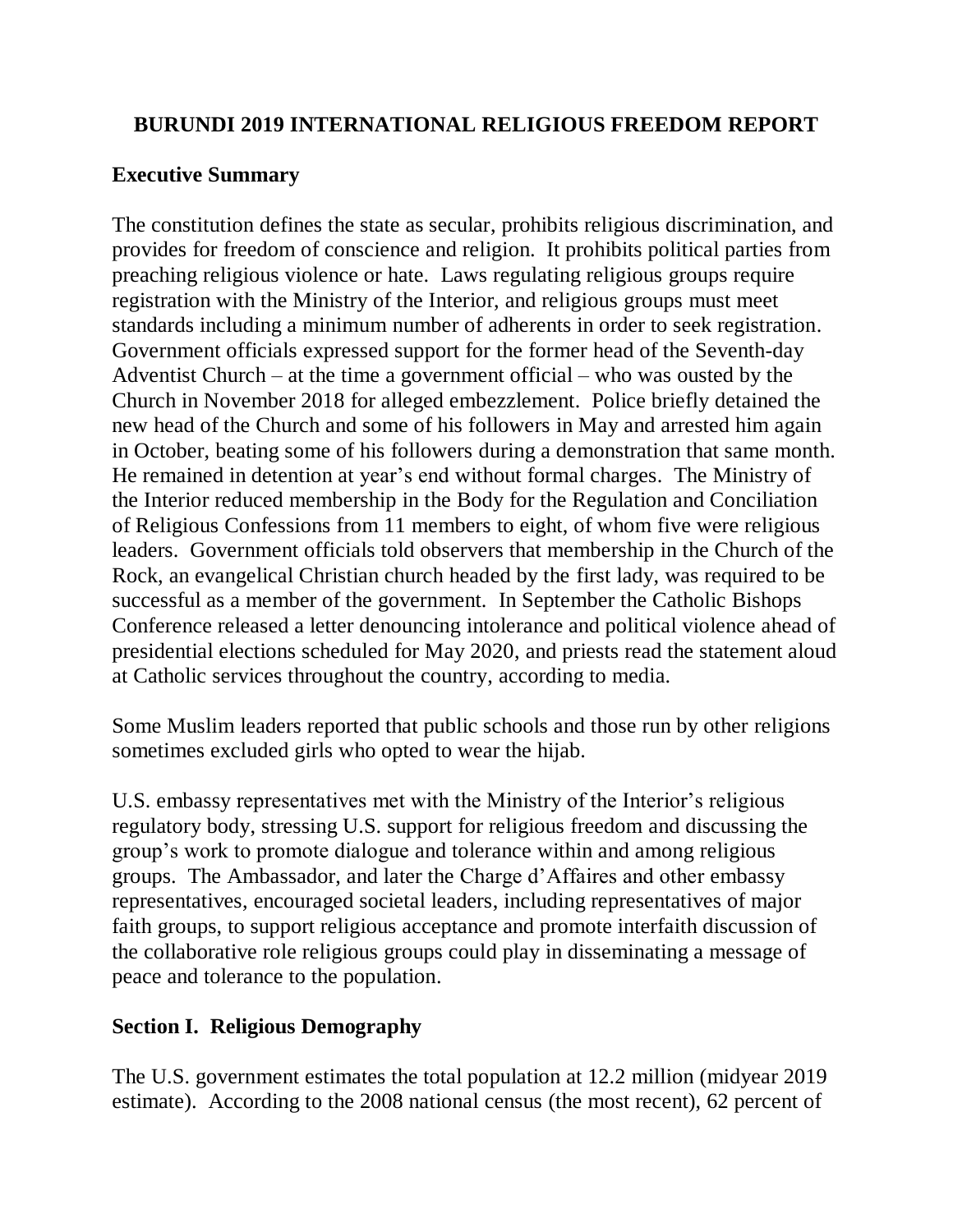the population is Roman Catholic, 21.6 percent Protestant, 2.5 percent Muslim, and 2.3 percent Seventh-day Adventist. Another 6.1 percent have no religious affiliation, and 3.7 percent belong to indigenous religious groups. The Muslim population lives mainly in urban areas, and the head of the Islamic Community of Burundi estimates Muslims constitute 10-12 percent of the population. Most Muslims are Sunni. There are some Shia Muslims and a small Ismaili community. Groups that together constitute less than 5 percent of the population include Jehovah's Witnesses, Orthodox Christians, The Church of Jesus Christ of the Latter-day Saints, Hindus, and Jains. A 2013 national survey found 557 religious groups in the country.

## **Section II. Status of Government Respect for Religious Freedom**

#### **Legal Framework**

The constitution establishes a secular state; prohibits religious discrimination; recognizes freedom of thought, conscience, and religion; and provides for equal protection under the law regardless of religion. These rights may be limited by law in the general interest or to protect the rights of others, and may not be abused to compromise national unity, independence, peace, democracy, or the secular nature of the state, or to violate the constitution. The constitution prohibits political parties from preaching religious violence, exclusion, or hate.

The government recognizes and registers religious groups through a 2014 law governing the organic framework of religious confessions, which states these organizations must register with the Ministry of the Interior. There is a 20,000 Burundian franc (\$11) fee for registration. Each religious group must provide the denomination or affiliation of the institution, a copy of its bylaws, the address of its headquarters in the country, an address abroad if the local institution is part of a larger group, and the names and addresses of the association's governing body and legal representative. Registration also entails identifying any property and bank accounts owned by the religious group. The ministry usually processes registration requests within two to four weeks. Leaders, administrators, or adherents of religious groups who continue to practice after their registration has been denied, or after a group has been dissolved or suspended, are subject to six months' to five years' imprisonment and a fine.

The law regulating religious groups also incorporates specific registration requirements. Any new, independent religious group based in the country must have a minimum of 300 members. Foreign-based religious groups seeking to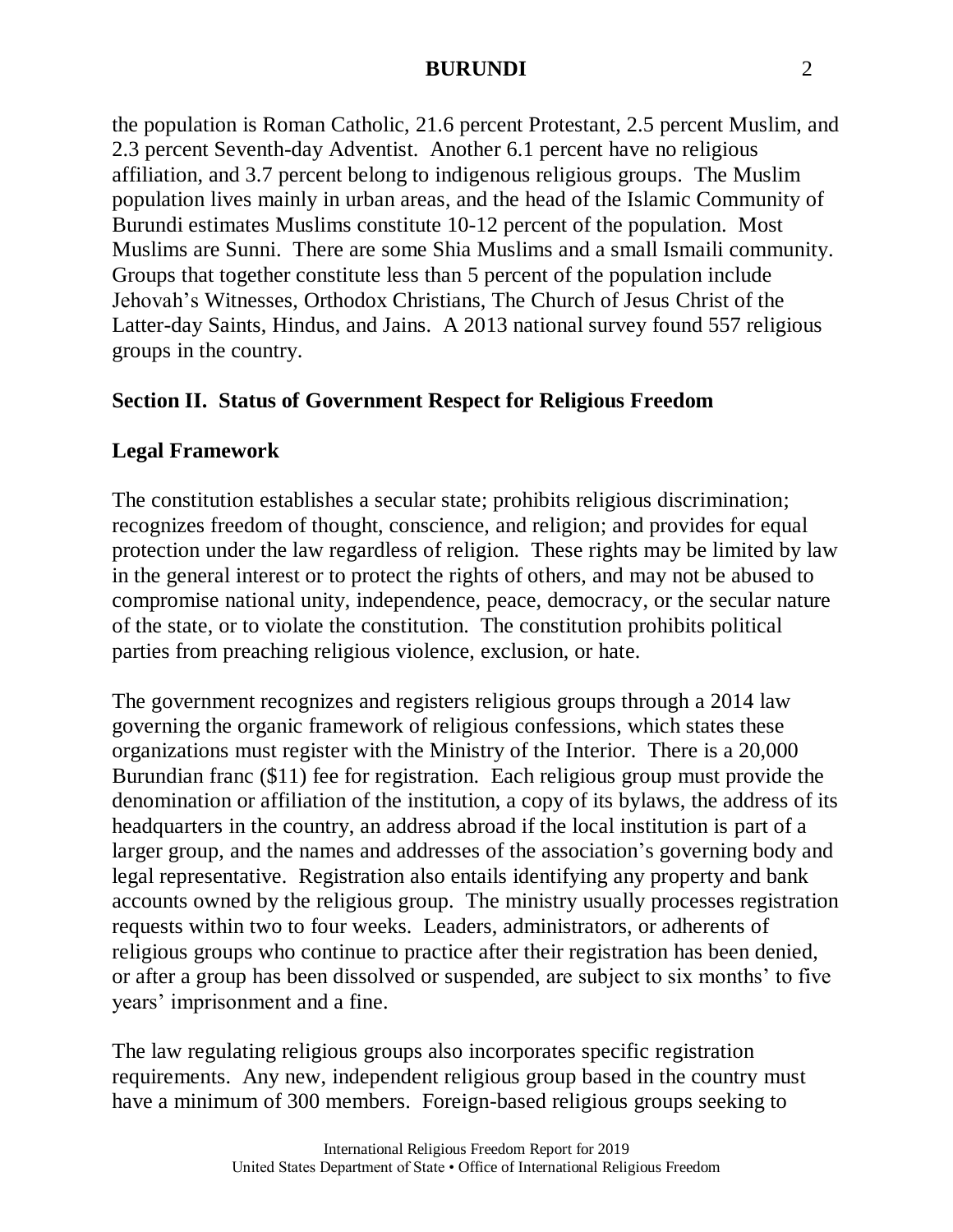establish a presence in the country must have 500 members. The law prohibits membership in more than one religious group at the same time.

The law on religious groups does not address tax exemptions or other benefits to religious groups; however, the financial law exempts tax for goods imported by religious groups that can demonstrate the importation of these goods is in the public interest. Some religious schools have agreements with the government entitling them to tax exemptions when investing in infrastructure or purchasing school equipment and educational materials.

The official curriculum includes religion and morality classes for all primary and secondary schools. The program offers religious instruction in Catholicism, Protestantism, and Islam, although all classes may not be available if the number of students interested is insufficient in a particular school. Students are free to choose from one of these three religion classes or attend morality classes instead.

The country is a party to the International Covenant on Civil and Political Rights.

## **Government Practices**

On October 24, the government arrested Lameck Barishinga, the president of the country's chapter of the Seventh-day Adventist Church. He remained in prison at year's end without formal charges. The East-Central Africa Division (ECD) of the Church, headquartered in Kenya, appointed Barishinga to the leadership position after dismissing former Church president Joseph Ndikubawayo in November 2018 for embezzlement and improperly occupying a position on the government's National Security Council at the same time he was a Church official. Ndikubawayo refused to step down, and the government continued to recognize him as the head of the Church.

In May police arrested 23 Church members, including Barishinga and elected administrators, and released them after more than a week of detention following appeals by the world Church headquarters to the government. Two members reported having been beaten during their detention. On July 27, police intervened to prevent violence when Ndikubwayo led a group attempting to enter a church in Buganda in the northwest of the country during services held by supporters of Barishinga. On October 2, in Ngozi in the north-central part of the country, police reportedly beat Barishinga supporters during a confrontation between followers of each of the disputed Church leaders, according to media.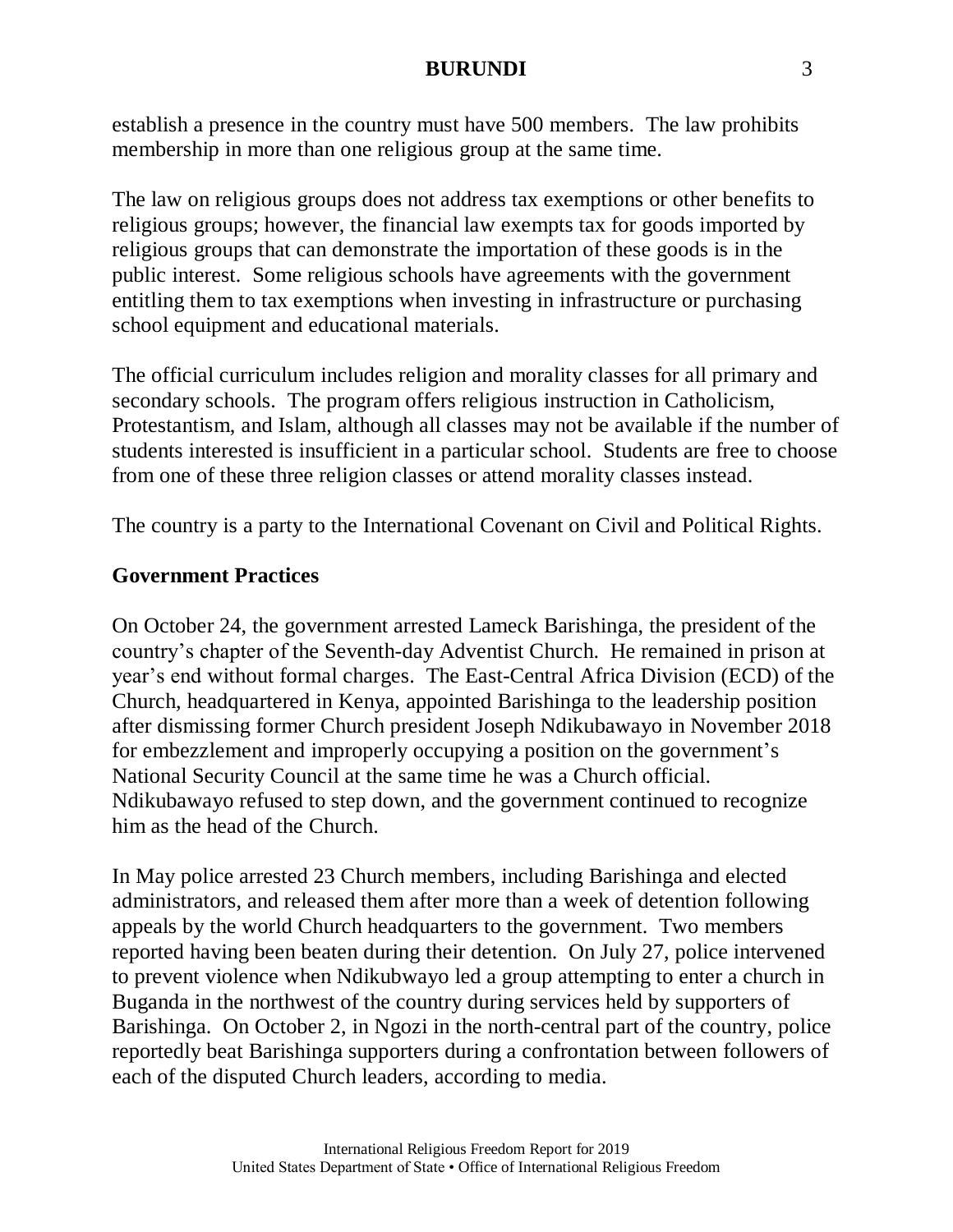In July the ECD released a statement that said the government improperly recognized only the part of the Church controlled by Ndikubawayo, that it had given him access to the Church's financial accounts after he had been dismissed by the ECD, and that large and unauthorized withdrawals had been made from those accounts followed by donations to government officials in the name of the Church. At year's end, the government continued to support Ndikubawayo's position as Church president.

President Pierre Nkurunziza routinely employed religious rhetoric in the context of political speeches and invoked divine guidance for political decisions. The government continued a campaign launched in 2017 promoting the "moralization of society," which was criticized by several NGOs as a "religious crusade" targeting the churches and morals of the country. The president conducted events in provinces around the country attended by invited groups including government officials, ruling party members, religious leaders, and other local notables. During the events, which were not recorded or open to media and during which participants were not allowed to take notes, he gave lengthy addresses highlighting a mix of religious, historical, and cultural themes. The president also continued efforts begun in 2017 and connected rhetorically to the "moralization" campaign and invoking religious appeals, to require unmarried cohabitating couples to formalize their relationships as marriages.

President Nkurunziza and, according to press reports, most government ministers belonged to the Church of the Rock, an evangelical Christian church headed by First Lady Denise Nkurunziza. The Church designated Thursday as a weekly day of prayer and fasting for members of the ruling political party in honor of the president. Government officials told observers that membership in the Church of the Rock was required to be successful as a member of the government.

In April the Ministry of the Interior announced that all churches built of nondurable materials had one month to comply with the law on building standards to continue operating; however, there were no reports that any churches were shut down.

In August National Assembly President Pascal Nyabenda warned the Catholic Church on Twitter not to meddle in politics in the approach to the 2020 elections and to avoid expressing political opinions, which he called destabilizing.

In September the Catholic Bishops Conference released a letter denouncing intolerance and political violence ahead of presidential elections scheduled for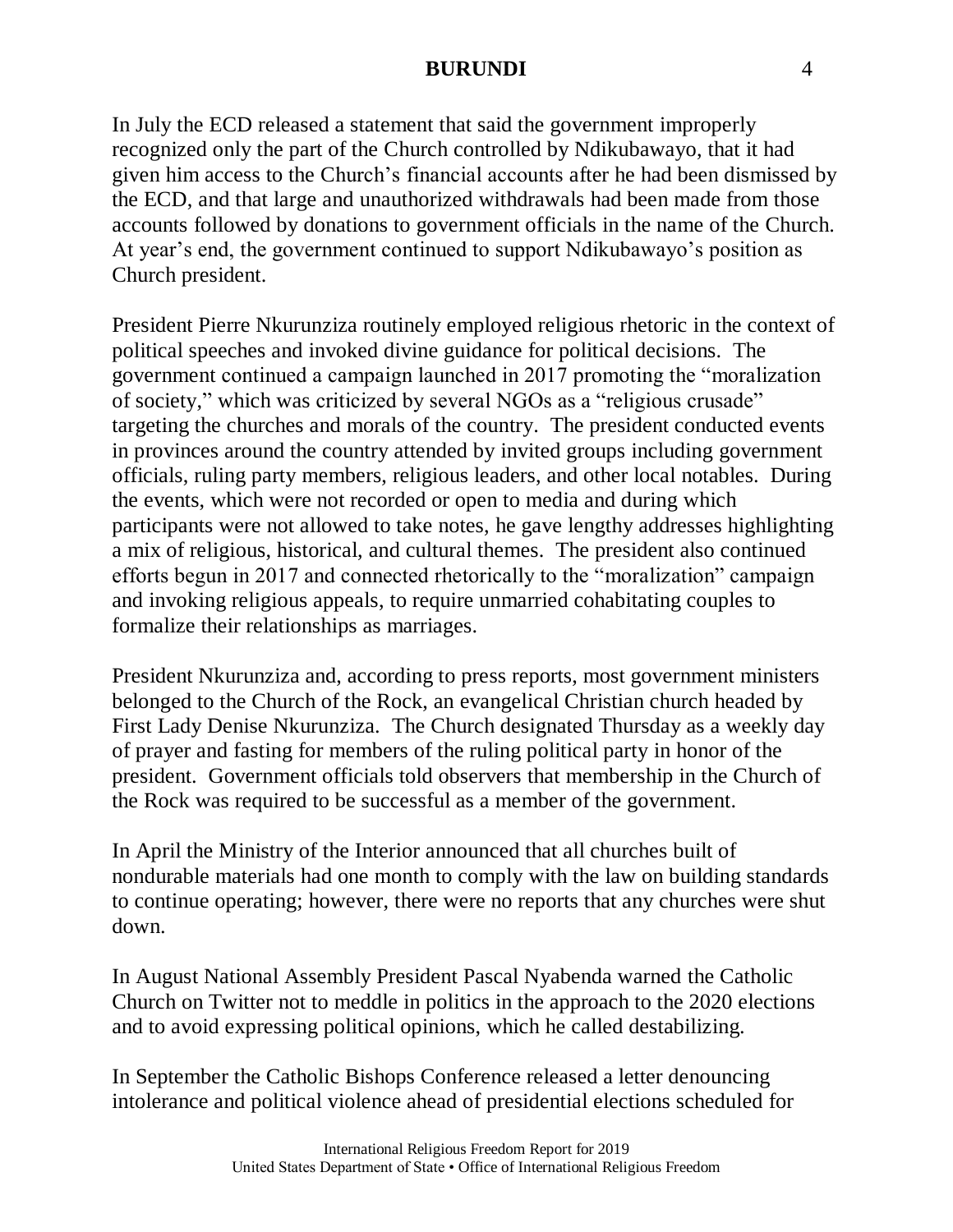May 2020. When a copy of the letter was leaked prior to official release, the senior communication advisor to the president stated some bishops should be defrocked for "spreading hatred" before elections, and the secretary general of the ruling CNDD-FDD party accused the bishops of dividing the country. Priests read the statement aloud in churches on the following Sunday. Days later, the presidential spokesperson stated publicly that the "statement of Catholic bishops is a normal statement," adding that "they have the right to express themselves as it is a sign of a strong democracy."

In November government media reported that the interior minister recommended that churches not hold general assemblies until after the May 2020 presidential, parliamentary, and municipal elections, reportedly to avoid leadership conflicts.

In April the government reduced from 11 to eight the membership of the Body for the Regulation and Conciliation of Religious Confessions. The government established this religious monitoring committee in 2018 to ensure religious groups complied with applicable laws and to mediate conflicts within and between groups. By year's end, membership had dropped to seven; five from religious groups and two from the government. The religious group members included the grand mufti of the Muslim community and four Protestant leaders; the Catholic representative who resigned in 2018 was not replaced. The president of the regulatory body said the Catholic Church chose to remain independent and instead consulted with the government via a separate agreement. Religious leaders appointed by the government served as president and vice president of the body, and a government employee served as executive secretary. The body continued its efforts to promote dialogue among and within religious denominations during the year but was constrained by resource limitations, according to the body's president.

The government continued to grant benefits, such as tax waivers, to religious groups for the acquisition of materials to manage development projects. According to the Burundi Revenue Authority, the government also granted tax waivers to religious denominations for the import of religious materials such as printed materials, wines for masses, and equipment to produce communion wafers.

On July 3, National Assembly President Pascal Nyabenda presented airline tickets and funding for a pilgrimage to Mecca to an 82-year-old Muslim who had expressed sadness at being unable to afford the pilgrimage during a 2017 ceremony welcoming returning pilgrims.

# **Section III. Status of Societal Respect for Religious Freedom**